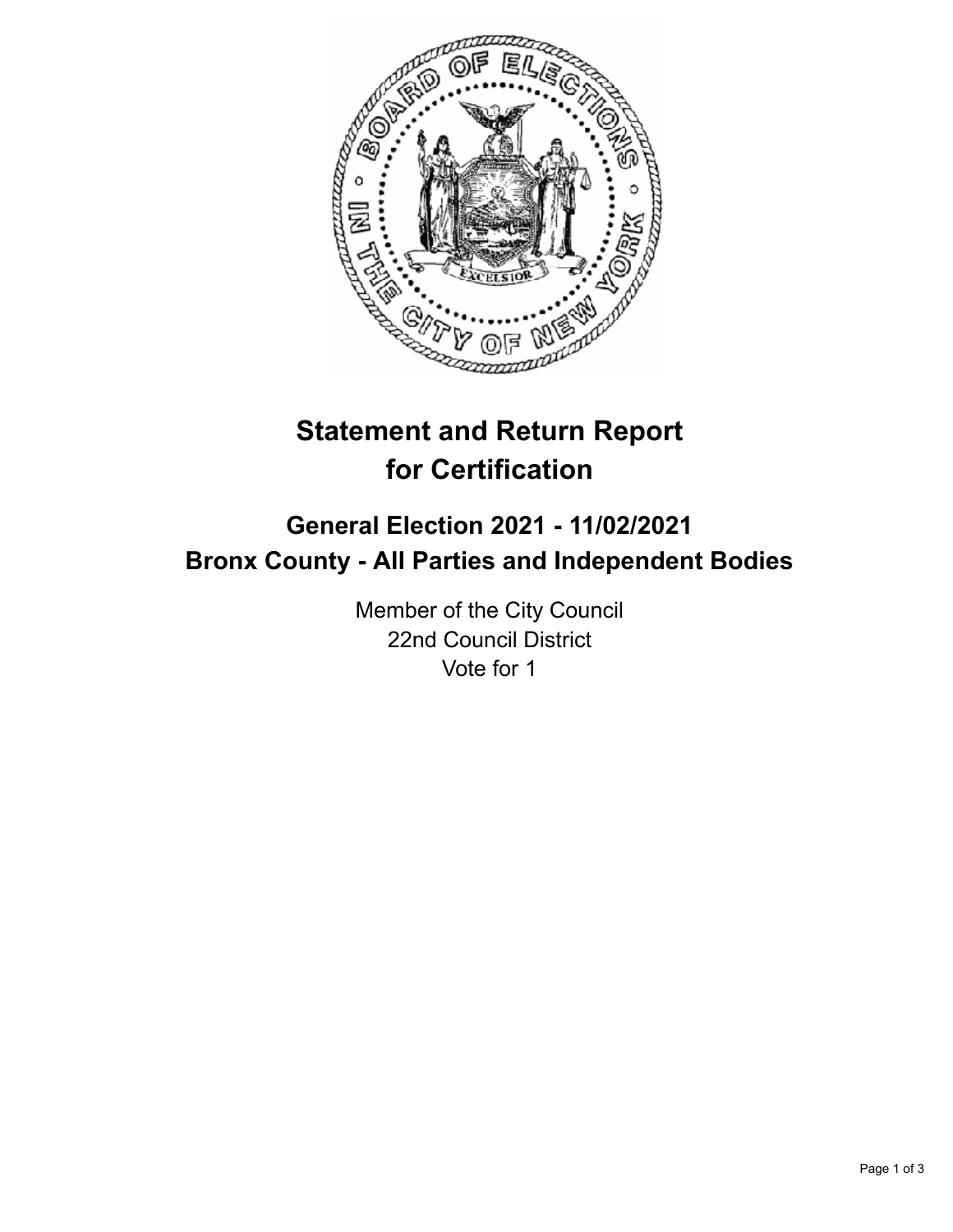

## **Assembly District 85**

| PUBLIC COUNTER                                           | 0 |
|----------------------------------------------------------|---|
| <b>MANUALLY COUNTED EMERGENCY</b>                        | 0 |
| ABSENTEE / MILITARY                                      |   |
| AFFIDAVIT                                                | 0 |
| <b>Total Ballots</b>                                     |   |
| Less - Inapplicable Federal/Special Presidential Ballots | 0 |
| <b>Total Applicable Ballots</b>                          |   |
| TIFFANY CABAN (DEMOCRATIC)                               |   |
| FELICIA R. KALAN (REPUBLICAN)                            | 0 |
| FELICIA R. KALAN (CONSERVATIVE/SAVE OUR CITY)            | 0 |
| EDWIN DEJESUS (GREEN)                                    | 0 |
| <b>Total Votes</b>                                       |   |
|                                                          |   |